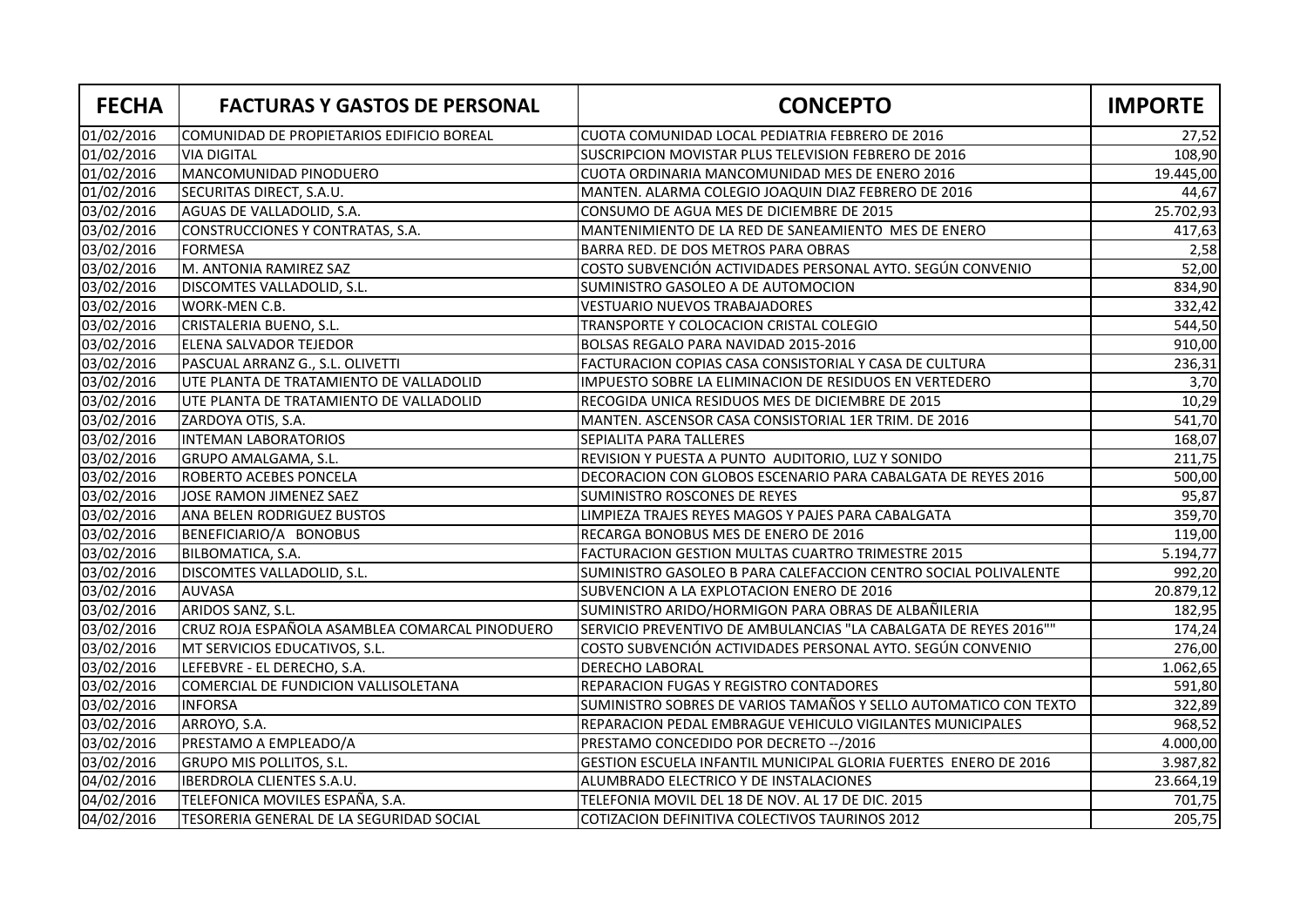| 05/02/2016 | SEMARK, AC GROUP, S.A.                                                        | MATERIAL PARA LA V CARRERA NOCTURNA                                                                                 | 15,20     |
|------------|-------------------------------------------------------------------------------|---------------------------------------------------------------------------------------------------------------------|-----------|
| 05/02/2016 | DIPUTACION PROVINCIAL DE VALLADOLID                                           | LICENCIA AMBIENTAL ALMACENAMIENTO TEMPORAL Y GESTION DE RESIDUOS P                                                  | 15,60     |
| 05/02/2016 | DIPUTACION PROVINCIAL DE VALLADOLID                                           | ANUNCIO APROBACION INICIAL DEL PRESUPUESTO DE 2016                                                                  | 26,40     |
| 09/02/2016 | A. BASCULAS A. SANZ, S.A.                                                     | ADQUISICION CINTA ENTINTADA PARA MONEDERO BASCULA P.I. LA MORA                                                      | 7,87      |
| 10/02/2016 | COMUNIDAD DE PROPIETARIOS PL. DE LA CRUZ, 1-9                                 | CUOTA COMUNIDAD LOCALES PL. DE LA CRUZ MES DE FEBRERO DE 2016                                                       | 80,00     |
| 10/02/2016 | CAIXA D'ESTALVIS I PENSION DE BARCELONA                                       | GASTOS TRANSFERENCIAS REALIZADAS EL DIA 03/02/2016                                                                  | 21,49     |
| 11/02/2016 | SOCIEDAD ESTATAL DE CORREOS Y TELEGRAFOS, S.A.                                | FACTURACION SERVICIO DE CORREOS MES DE ENERO DE 2016                                                                | 596,45    |
| 11/02/2016 | <b>ACREEDORES VARIOS</b>                                                      | AYUDAS DE LIBROS 2015-2016 DECRETO 1097 DE 30/12                                                                    | 18.003,80 |
| 11/02/2016 | <b>BANCO BILBAO VIZCAYA</b>                                                   | AMORTIZACION E INTERESES PRESTAMO NUM. 9550283913                                                                   | 48.947,46 |
| 11/02/2016 | RUBICIN, S.L. Y ENCARNA MELLADO RODRIGUEZ                                     | PLACA Y FLORES HOMENAJE CENTENERIO A DIONISIA GERVAS                                                                | 124,70    |
| 15/02/2016 | <b>BANCO BILBAO VIZCAYA</b>                                                   | AMORTIZACION E INTERESES PRESTAMO NUM. 9546372425                                                                   | 15.350,80 |
| 15/02/2016 | ABS INFORMATICA S.L.                                                          | CONTRATO VIGENTE AÑO 2016                                                                                           | 7.602,62  |
| 15/02/2016 | JOSE I. SOLOAGA MORALES                                                       | TRABAJO DE TOPOGRAFIA REALIZADO EN EL POLIGONO 4 PARCELA 105                                                        | 530,00    |
| 15/02/2016 | TEXTEL MARIMON, S.A.                                                          | REPARACION PANTALLA ELECTRONICA PLAZA MAYOR                                                                         | 695,75    |
| 15/02/2016 | GARCIA CARRERA FELIX(PELICANO)                                                | SUMINISTROS VARIOS DE FERRETERIA                                                                                    | 426,48    |
| 15/02/2016 | <b>SCHINDLER</b>                                                              | MANTENIMIENTO ASCENSOR CENTRO SOCIAL POLIVALENTE MES ENERO-2016                                                     | 71,50     |
| 15/02/2016 | <b>SCHINDLER</b>                                                              | MANTENIMIENTO ASCENSOR CASA DE CULTURA MES DE ENERO DE 2016                                                         | 233,12    |
| 15/02/2016 | MESA FLORIAN YERAL (CLASES DE ZUMBA)                                          | COSTO SUBVENCIÓN ACTIVIDAD PERSONAL AYTO. SEGÚN CONVENIO                                                            | 369,50    |
| 15/02/2016 | CLINICA VETERINARIA FIERECILLAS                                               | DESPARASITACION Y CASTRACION GATOS CALLEJERO                                                                        | 371,20    |
| 15/02/2016 | CLINICA VETERINARIA FIERECILLAS                                               | CASTRACION Y DESPARASITACION GATO CALLEJERO                                                                         | 47,50     |
| 15/02/2016 | TRANSCON VALLADOLID, S.A.                                                     | ALQUILER MENSUAL CONTENEDOR ESCOMBROS P.I. LA MORA ENERO DE 2016                                                    | 55,00     |
| 15/02/2016 | TRANSCON VALLADOLID, S.A.                                                     | GESTION PUNTO LIMPIO MES DE ENERO DE 2016                                                                           | 360,23    |
| 15/02/2016 | FEDERACION REGIONAL DE MUNICIPIOS Y PROVINCIAS DE CAS CUOTA ANUAL 2016 FRMPCL |                                                                                                                     | 356,56    |
| 15/02/2016 | IVIVA, S.L.                                                                   | COMPRESOR ELECTRICO MEDIANO Y AGUJA BOCA ANCHA PARA POLIDEPORTIVO                                                   | 115,12    |
| 15/02/2016 | EVANER DART M.S., S.L.                                                        | ALQUILER DE DOS MAQUINAS DE DARDOS PARA FIESTAS SAN ILDEFONSO                                                       | 242,00    |
| 15/02/2016 | CADIELSA, S.L.                                                                | SUMINISTROS ELECTRICOS PARA ALUMBRADO PUBLICO Y EDIFICIOS PUBLICOS                                                  | 447,76    |
| 15/02/2016 | AGUAS DE VALLADOLID, S.A.                                                     | CONSUMO AGUA ENERO DE 2016                                                                                          | 24.254,62 |
| 15/02/2016 | QUIMICA INDUSTRIAL MEDITERRANEA S.L.U.                                        | PINTURA PARA METALES                                                                                                | 239,87    |
| 15/02/2016 | WORK-MEN C.B.                                                                 | VESTUARIO PARA TRABAJADORES Y EQUIPOS DE PROTECCION                                                                 | 235,95    |
| 15/02/2016 | WORK-MEN C.B.                                                                 | VESTUARIO TRABAJADORES SERVICIO DE LIMPIEZA                                                                         | 104,06    |
| 15/02/2016 | ALKI-OLID, S.L.                                                               | RECAMBIOS PARA CORTA-CESPED ETEISA                                                                                  | 110,27    |
| 15/02/2016 | ALLIANZ CIA. DE SEGUROS Y REASEGUROS, S.A.                                    | PRIMA SEGURO VIDA GRUPOS POLÍTICOS - POLIZA NUM. 020336541                                                          | 3.034,36  |
| 15/02/2016 |                                                                               | BANCO CAJA ESPAÑA DE INVERSIONES SALAMANCA Y SORIA SACOMISION REMESA RECIBOS ACTIVIDADES PERIODO ENERO-MARZO 2016   | 17,42     |
| 16/02/2016 |                                                                               | BANCO CAJA ESPAÑA DE INVERSIONES SALAMANCA Y SORIA SAAMORTIZACION E INTERESES PRESTAMO NUM. 21084364-3-5-0534058508 | 7.388,31  |
| 16/02/2016 | AYUNTAMIENTO DE LA CISTERNIGA                                                 | COMPENSACION ECONOMICA SERVICIOS RECAUDACION EJECUTIVA NOMINA 4º                                                    | 6.319,29  |
| 16/02/2016 | DIPUTACION PROVINCIAL DE VALLADOLID                                           | DECRETO Nº 1562-R/15 - TASA GESTIÓN RECAUDACIÓN EJECUTIVA                                                           | 155,40    |
| 18/02/2016 | CAIXA D'ESTALVIS I PENSION DE BARCELONA                                       | COMISION TRANSFERENCIAS REALIZADAS EL DIA 11/02/2016                                                                | 135,76    |
| 18/02/2016 | EURO BOOK, LIBRERÍA DE IDIOMAS, S.L.                                          | ADQUISICION LIBROS EN LENGUA INGLESA PARA BIBILIOTECA                                                               | 203,23    |
| 18/02/2016 | DISTRIBUCIONES FROIZ, S.A.                                                    | ALIMENTOS DE PRIMERA NECESIDAD PARA CARITAS-FAMILIAS NECESITADAS                                                    | 300,47    |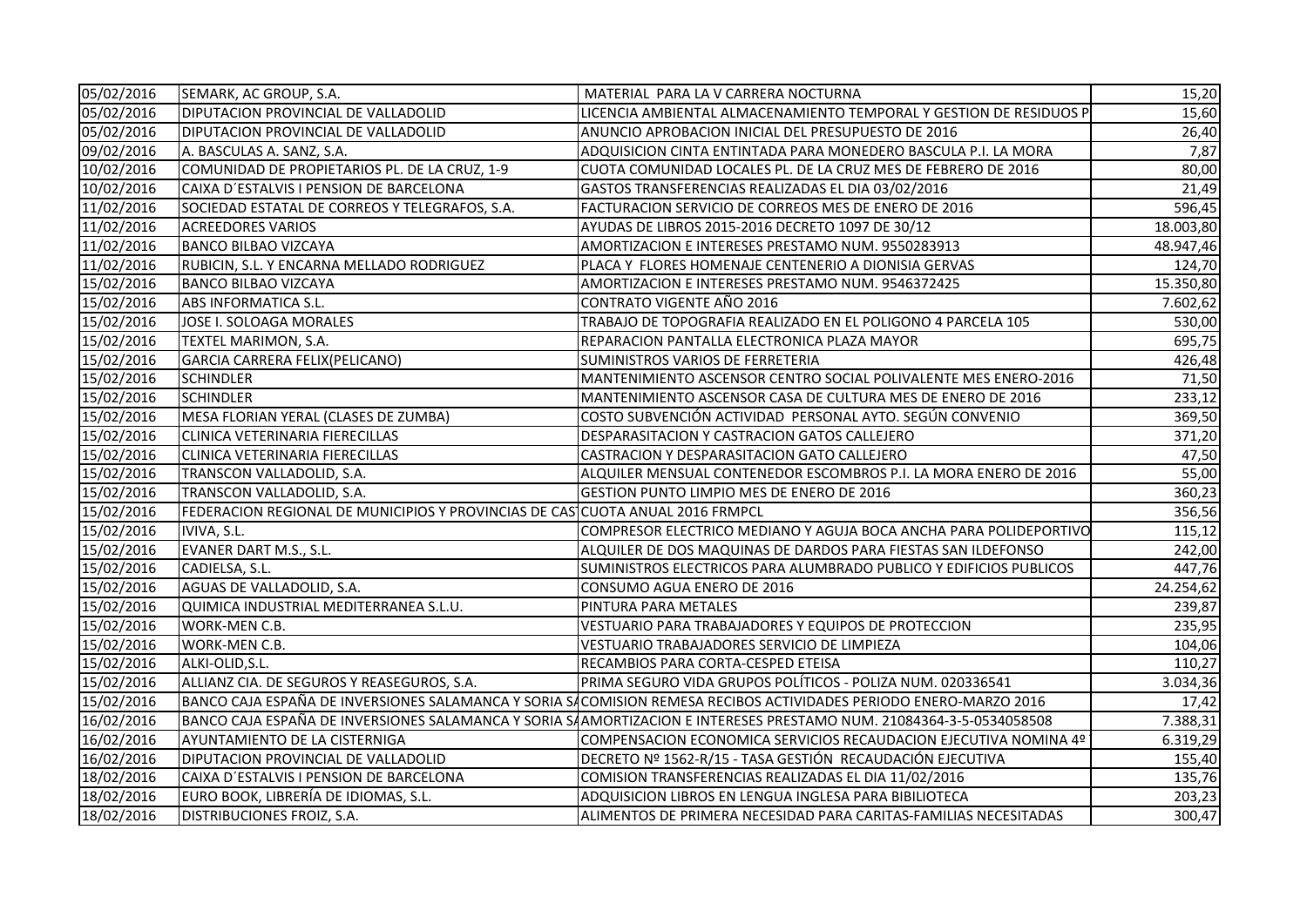| 19/02/2016 | EL NORTE DE CASTILLA, S.A.                                                                        | SUSCRIPCION EL NORTE DE CASTILLA AÑO 2016 CENTRO JUBILADOS                                                           | 535,20     |
|------------|---------------------------------------------------------------------------------------------------|----------------------------------------------------------------------------------------------------------------------|------------|
| 19/02/2016 | EL NORTE DE CASTILLA, S.A.                                                                        | SUSCRIPCION EL NORTE DE CASTILLA AÑO 2016 CASA CONSISTORIAL                                                          | 535,20     |
| 19/02/2016 | TRANSVAPA, S.L.                                                                                   | GASTOS DE ENVIO DISFRAZ A LA COMUNIDAD DE EXTREMADURA                                                                | 16,35      |
| 22/02/2016 |                                                                                                   | BANCO CAJA ESPAÑA DE INVERSIONES SALAMANCA Y SORIA SAAMORTIZACION E INTERESES PRESTAMO NUM. 21084364-3-0-0533537912  | 1.381,93   |
| 22/02/2016 | <b>ACREEDORES VARIOS</b>                                                                          | DEVOLUCION ABASTECIMIENTO DE AGUA                                                                                    | 749,15     |
| 22/02/2016 | DIPUTACION PROVINCIAL DE VALLADOLID                                                               | CUOTA DE INSCRIPCION DEL DEPORTE ESCOLAR AYUNTAMIENTO DE LA CISTERNI                                                 | 215,00     |
| 23/02/2016 | FEDERACION ESPAÑOLA DE MUNICIPIOS Y PROVINCIAS                                                    | <b>CUOTA ASOCIADO FEMP 2016</b>                                                                                      | 491,72     |
| 23/02/2016 | BANCO CAJA ESPAÑA DE INVERSIONES SALAMANCA Y SORIA SACOMISION TRANSFERENCIAS NOMINAS FEBRERO 2016 |                                                                                                                      | 13,42      |
| 23/02/2016 | NOMINAS LABORALES                                                                                 | NOMINAS LABORALES MES DE FEBRERO                                                                                     | 103.968,60 |
| 23/02/2016 | REGULARIZACIÓN PAGO NÓMINAS                                                                       | REGULARIZACION PAGO NOMINAS MES DE FEBRERO                                                                           | 172,15     |
| 23/02/2016 | NOMINAS FUNCIONARIOS                                                                              | NOMINAS FUNCIONARIOS MES DE FEBRERO                                                                                  | 33.703,54  |
| 23/02/2016 | NOMINAS E INDEMNIZACIONES CONCEJALES Y ALCALDE                                                    | NOMINAS CONCEJALES Y ALCALDE MES DE FEBRERO                                                                          | 4.239,10   |
| 23/02/2016 | NOMINAS E INDEMNIZACIONES CONCEJALES OPOSICIÓN                                                    | INDEMNIZACIONES POR PLENOS Y COMISIONES CONCEJALES OPOSICION                                                         | 1.225,00   |
| 23/02/2016 | PAGA EXTRAORDINARIA 2012                                                                          | <b>RESTO PAGA EXTRA 2012</b>                                                                                         | 1.448,15   |
| 24/02/2016 | BANCO CAJA ESPAÑA DE INVERSIONES SALAMANCA Y SORIA SAGASTOS DEVOLUCION RECIBO DE ATLETISMO        |                                                                                                                      | 2,42       |
| 25/02/2016 | NOMINAS LABORALES                                                                                 | PAGO EMBARGO NOMINA                                                                                                  | 389,41     |
| 29/02/2016 |                                                                                                   | BANCO CAJA ESPAÑA DE INVERSIONES SALAMANCA Y SORIA SACOMISION TRANSFERENCIA CUOTAS SINDICALES MES DE FEBRERO DE 2016 | 3,00       |
| 29/02/2016 | TELEFONICA DE ESPAÑA, S,A,                                                                        | FACTURACION TELEFONIA FIJA MES DE FEBRERO DE 2016                                                                    | 1.543,53   |
| 29/02/2016 | TELEFONICA DE ESPAÑA, S,A,                                                                        | FACTURACION CONCERTADA VARIABLE MES DE FEBRERO DE 2016                                                               | 261,30     |
| 29/02/2016 | <b>SERKONTEN</b>                                                                                  | MANTENIMIENTO CONTENEDORES Y PULVERIZADORES PERIODO DE OCTUBRE A                                                     | 870,06     |
| 29/02/2016 | AULOCE, S.A.                                                                                      | CONTENIDO EDITORIAL HL: SUSCRIPCION HACIENDA LOCAL                                                                   | 3.375,90   |
| 29/02/2016 | GAS NATURAL SERVICIOS SDG, S.A.                                                                   | SUMINISTRO GAS NATURAL PERIODO DEL 24 DE DIC. AL 22 DE ENE. 2016                                                     | 15.765,22  |
| 29/02/2016 | HIJO DE CIRIACO SANCHEZ, S.A.                                                                     | TUBO RECTANGULAR PARA BASES DE CARTELES ELECTORALES Y CHAPA NEGRA P.                                                 | 263,93     |
| 29/02/2016 | EVANER DART M.S., S.L.                                                                            | REPARACION BILLAR CENTRO DE OCIO JUVENIL                                                                             | 137,94     |
| 29/02/2016 | SUMINISTROS INDUSTRIALES VALLADOLID, S.L.                                                         | SUMINISTROS VARIOS DE FERRETERIA                                                                                     | 157,53     |
| 29/02/2016 | PASCUAL ARRANZ G., S.L. OLIVETTI                                                                  | PORTES REPARACION MONITOR SAMSUNG POLIDEPORTIVO                                                                      | 29,04      |
| 29/02/2016 | DEANTE CERRAJERIA, S.L.U.                                                                         | MUELLE YALE Y COPIA LLAVE HSK PARA CENTRO SOCIAL POLIVALENTE                                                         | 54,00      |
| 29/02/2016 | UTE PLANTA DE TRATAMIENTO DE VALLADOLID                                                           | RECOGIDA SELECTIVA DE RESIDUOS URBANOS MES DE ENERO DE 2016                                                          | 46,51      |
| 29/02/2016 | UTE PLANTA DE TRATAMIENTO DE VALLADOLID                                                           | IMPUESTO SOBRE LA ELIMINACION DE RESIDUOS EN VERTEDERO                                                               | 8,01       |
| 29/02/2016 | CEPSA CARD, S.A.                                                                                  | FACTURACION SUMINISTRO GASOLINA SIN PLOMO 95                                                                         | 373,87     |
| 29/02/2016 | AUTO-REPUESTOS BARAJAS, S.L.                                                                      | PILOTO SEÑALIZACION Y LAMPARA PARA CARROZAS REYES MAGOS                                                              | 14,42      |
| 29/02/2016 | RICARDO ALONSO MUÑOZ                                                                              | TABLEROS Y YESO PARA CEMENTERIO                                                                                      | 48,64      |
| 29/02/2016 | COMERCIAL DE FUNDICION VALLISOLETANA                                                              | REPARAR FUGA EN IMPULSION DEPOSITO YESERAS                                                                           | 276,34     |
| 29/02/2016 | CRESPO COMERCIAL ESPAÑOLA DE PROTECCION S.L.                                                      | REVISION SISTEMA CONTRA INCENDIOS Y CARGA DE EXTINTORES                                                              | 1.617,95   |
| 29/02/2016 | <b>ROBERTO ACEBES PONCELA</b>                                                                     | PARQUE ALEJOP CON ATRACCIONES DIA 24 DE ENERO DE 2016                                                                | 570,00     |
| 29/02/2016 | JONATHAN POLENTINOS ORTEGA                                                                        | DISCOMOVIDA STAR NIGHT FIESTAS SAN ILDEFONSO 2016                                                                    | 484,00     |
| 29/02/2016 |                                                                                                   | ESCUELA DE ATLETISMO MAYTE MARTINEZ-RACING VALLADOL CLASES DE ATLETISMO OCT, NOV Y DIC DE 2015 Y ENERO DE 2016       | 675,00     |
| 29/02/2016 | <b>GRUPO CULTURA TRAD. CAMPO MIELGAS</b>                                                          | ACOMPAÑAMIENTO MUSICAL FOLKLORICO DEL DIA 23  ENERO 2016                                                             | 350,00     |
| 29/02/2016 | IBERICA DE REVESTIMIENTOS, S.L.                                                                   | CINTA DECORACION PARA GOMAS DE FRONTON                                                                               | 40,37      |